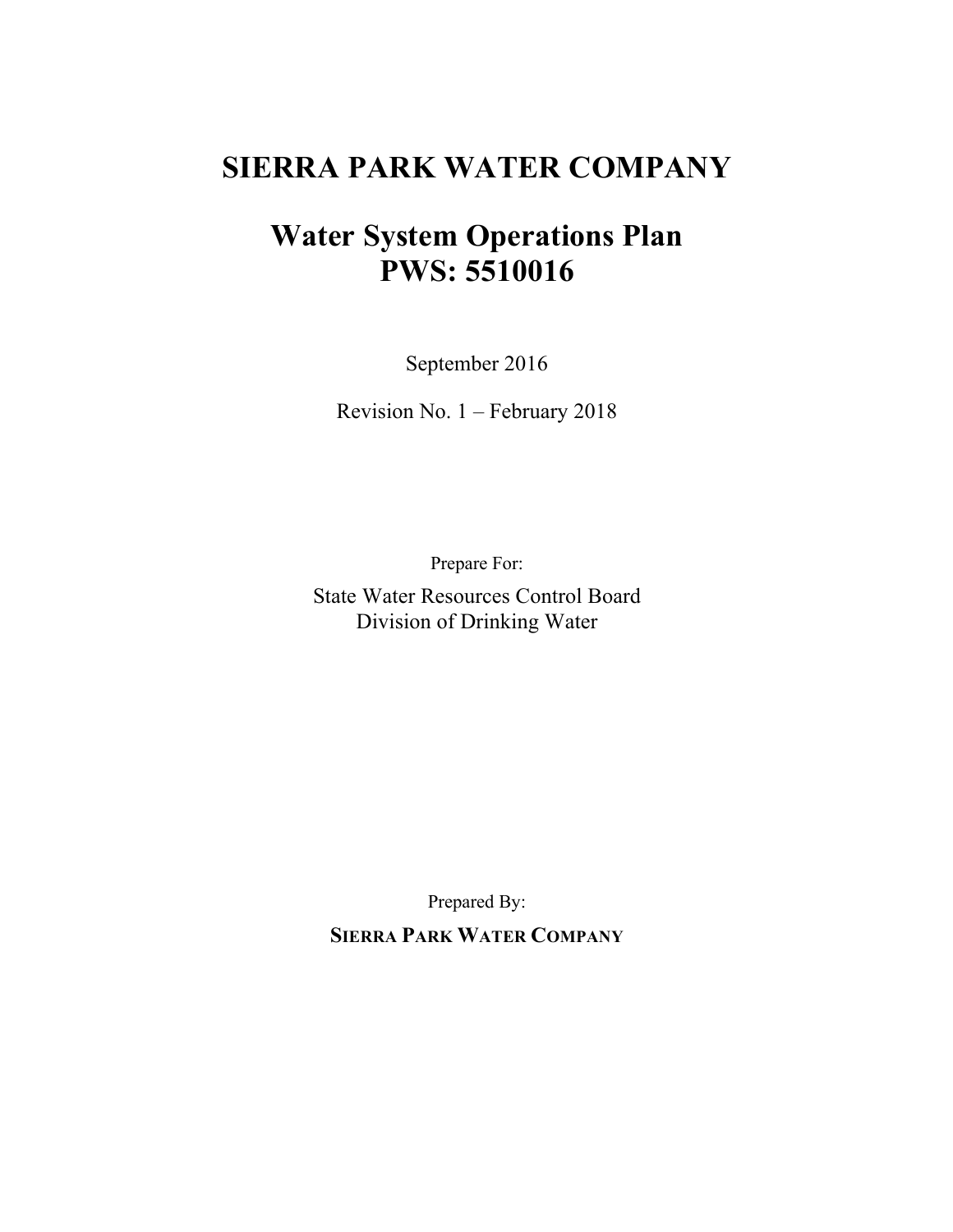# **TABLE OF CONTENTS**

# **ATTACHMENTS**

| Water System Map |  |
|------------------|--|
|------------------|--|

- 2. Bacteriological Sample Siting Plan
- 3. Water Main Repair Incident Report Form
- 4. Emergency Notification Plan
- 5. Boil Water Notification
- 6. Daily Log Sheet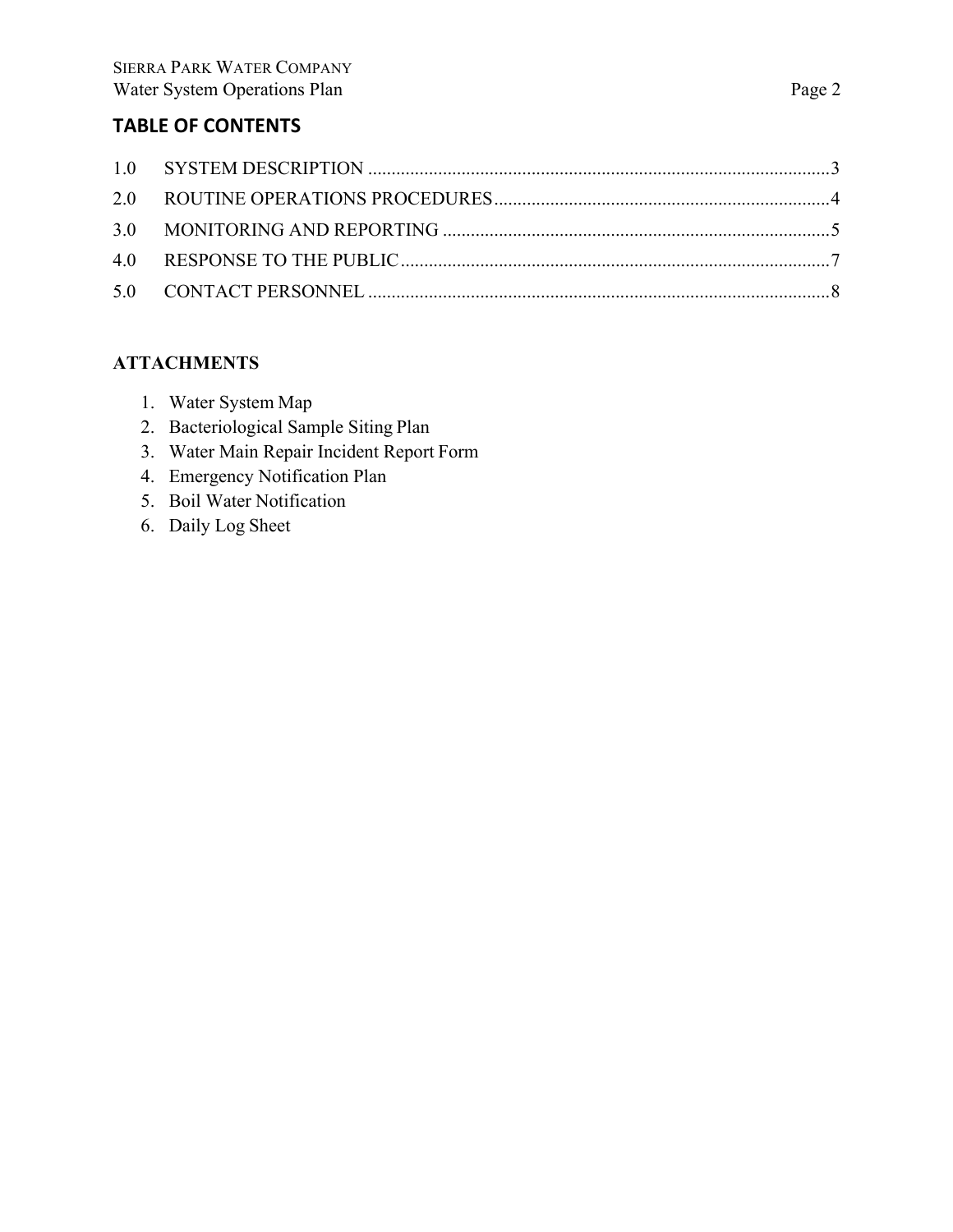## **1.0 SYSTEM DESCRIPTION**

The Sierra Park Water System is a small public water systems with 2 wells, 6 storage tanks and distribution system serving 360 service connections. The Sierra Park Water Company, Inc. (SPWC), owns and operates the water system. System Operator, Steve Wise takes water samples every month to Aqua Labs for analysis and reporting to the Division of Drinking Water. The system also contracts out a part time maintenance man.

See Attachment 1 for a site map. The following sections give a brief description of the source wells, storage tanks, and distribution system.

#### **1.1 Wells**

The water system is supplied by two groundwater wells. Well No. 5 was constructed in 1986, and is 350 feet deep with a 10 Hp pump. Well No. 6 was constructed in 1996 and is 403 feet deep with a 15 Hp pump.

Both wells are located at the bottom of the community next to the lake, and pump directly into the distribution system and up to the storage tanks. The wells are operated manually by the system operator who monitors the tank levels and alternates the wells. Each well is equipped with a flow meter to record water usage. Well flow is recorded manually by the system operator. Well flow rates are approximately 150 gpm with both wells running.

#### **1.2 Storage Tank**

There are total of 6 storage tanks located in two areas at the top of the community. Site 1: Isaac tank is a 210,000 gallon welded steel tank, and is the primary storage for the water system. Isaac Tank was constructed in 1975 and recoated in October 1999.

Site 2: The Farm Tanks consist of (1) 43,000 gallon tank bolted steel tank and (4) 12,500 welded steel tanks which were constructed in 1999. The Farm Tanks are lower than Isaac Tank and are primarily backup storage.

#### **1.3 Distribution System**

The distribution system consists of approximately 6 miles of  $4<sup>n</sup>$  diameter mainline piping, and approximately 1200 feet of 2" diameter mainline piping. Mainline isolation valves and fire hydrant locations can be seen on the Water System Map in Attachment 1.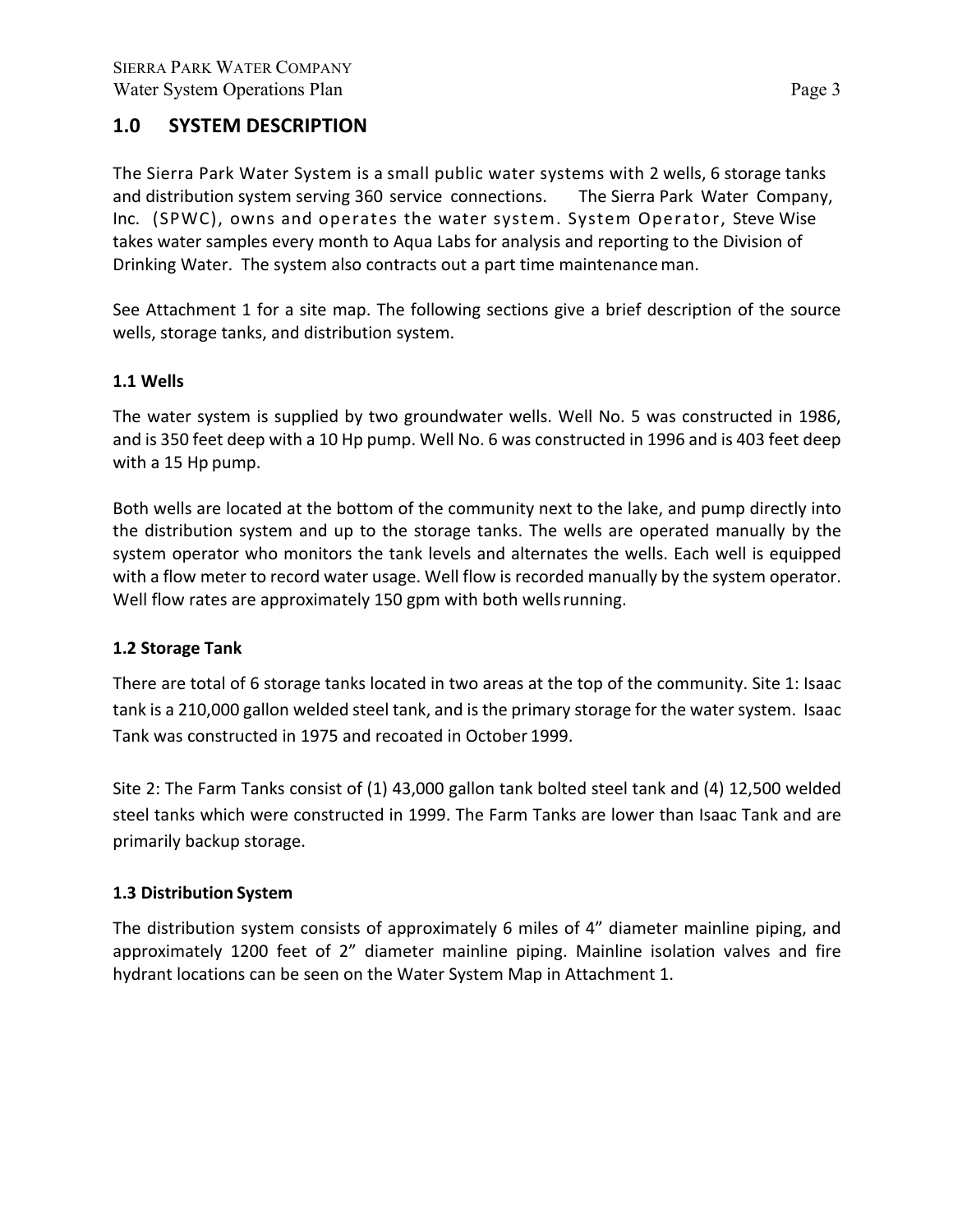#### **2.0 ROUTINE OPERATION PROCEDURES**

#### **2.1 Wells Inspection** (daily).

- 1. Check for the following: leaks, loose fittings, lubricants, electrical hazards, chemical hazards, etc. (record observations and correct problem).
- 2. Check the pump for proper operation.
- 3. Record flow rate (GPM) on weekly basis,
- 4. Check well buildings for the following: damage, openings in the walls, roof and floor, weathering, rodents, etc. (record observations and correct problem)

#### **2.2 Storage Tanks Inspection** (daily).

- 1. Inspect for leaks, damage, and coating degradation (record observations and repair as required).
- 2. Check perimeter fencing for holes or damage (record observations and repair as required)
- 3. Cleaning around the storage tanks including vegetation control (semi-annually). Record date cleaned and observations.

#### **2.3 Gauges and Meters Maintenance (daily)**

1. Inspect all gauges and meters for leaks and proper function daily. Repair or replace as needed (keep record of date).

#### **2.4 Valves Inspection and Exercising**

- 1. Inspect valves for leaks (record observations, repair or replace ifleaking).
- 2. Exercise valves (annually, record dates)

#### **2.5 Distribution System Operation andMaintenance**

- 1. Visually inspect the distribution system for leaks on a daily basis. Record date and observations.
- 2. Routine System Flushing will be held in the Spring and in the Fall each year.
- 3. Flush dead end mains (quarterly, record date andobservations).

#### **2.6 Water Main Repair Procedures:**

#### A. Water Pressure Is Observed To Be Less Than 5 psi (Complete Outage):

#### **In concurrence with the Chief Operator:**

- 1. Identify the exact location of the leak by visual observation or pot holing. Confirm water pressure in the system by checking pressure at sentinel monitoring locations as described within and at the location of resident that reported the outage (if applicable).
- 2. Once the leak has been located, isolate the section by closing all the associated mainline valves. Mark on the Water System Map which valves are being closed to determine the affected area that will be without water while the line is repaired.
- 3. Monitor and record the tank levels observed during the water main break. Record the information on the Pipeline Incident Report.
- 4. Inform the residents in the affected area by means identified in the Emergency Notification Plan (Attachment 4). Means of notification include initially placing sandwich board signs with notices in the affected area along with information on the front gate entrance sign and the marquee. Prior to restoring service in the affected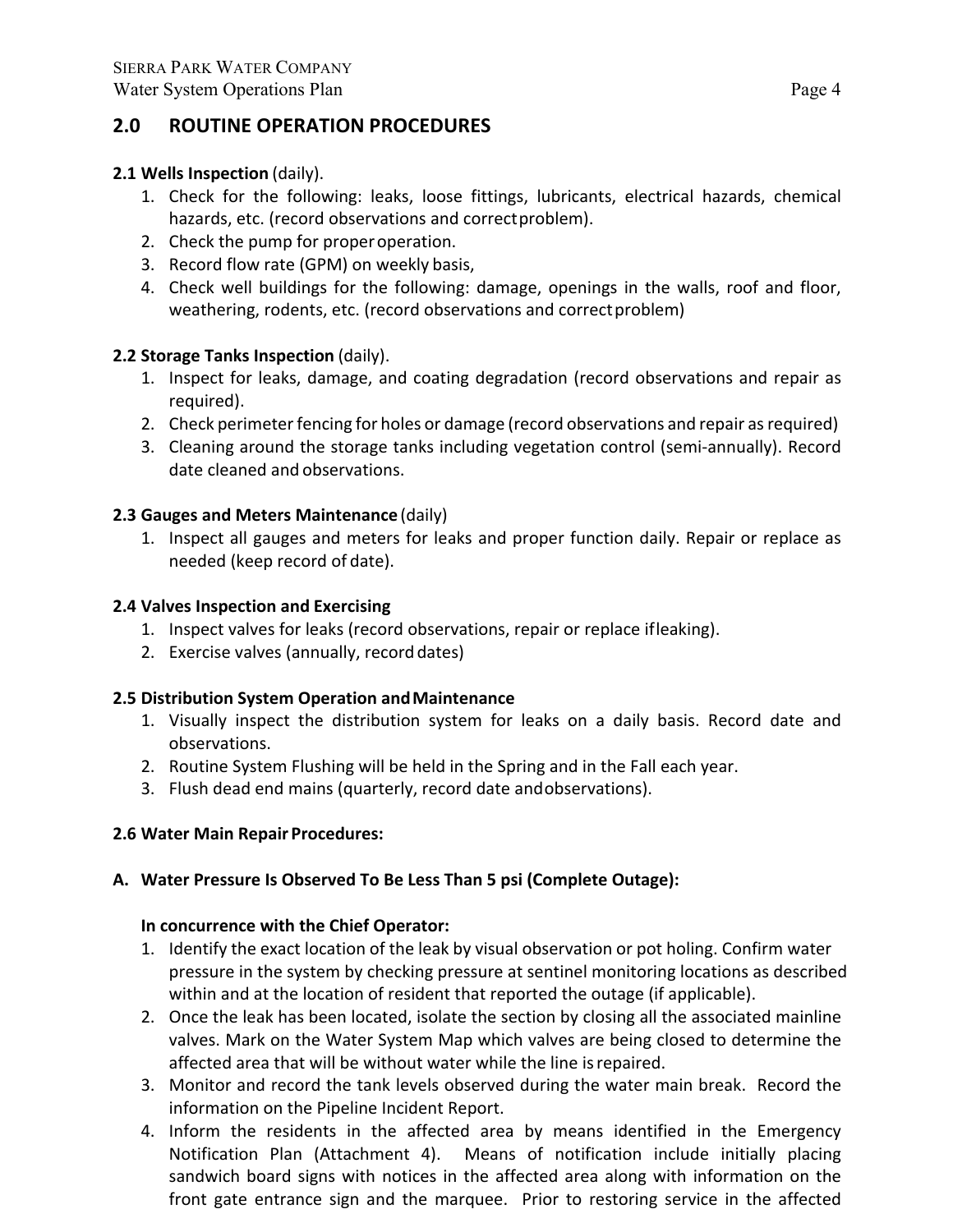#### SIERRA PARK WATER COMPANY

#### Water System Operations Plan Page 5

area, *inform* the Division of Drinking Water immediately for all breaks in the main distribution system or when pressure is lost.

- 5. Proceed to repair the line. Record observations, document repair procedures, and list the materials and equipment needed for the repair. Fill out the Water Main Repair – Incident Report (Attachment 3), and forward a copy to the Division of Drinking Water for all breaks in the main distribution system or when pressure is lost. Contact the Division of Drinking Water once the repairs have been completed.
- 6. Prior to restoring service, all residents in the affected area must be notified by handbill of the need to boil their water until further notice.
- 7. Turn the water main valves back on. Flush the section that was repaired until water is clear; use a clear container and check the water every minute for cloudiness and sediment. Check and record system pressure at the sentinel monitoring locations and at the residence of the person reporting the pressure loss, if applicable. Take a special bacteriological sample from the closest service to the main repair location and residence to the repair and deliver to Aqua Lab for analysis. If the sample comes back positive follow the procedures in the Emergency Disinfection Plan below. If negative inform the Division of Drinking Water. Inform the residents in the affected area by means identified in the Emergency Notification Plan (Attachment 4).
- 8. Upon notification from the laboratory and concurrence with the Division of Drinking Water, notify the residents in the affected area that there is no longer a need to boil the water given the receipt of analytical results that show the water is free from coliform bacteria.
- 9. Follow-up with the Customer Complaint and close the report and send to the Division of Drinking Water.

#### **2.6B Water Main Repair Procedures – System Pressure Remains Above 5 psi:**

#### **In concurrence with the Chief Operator:**

- 1. Identify the exact location of the leak by visual observation or pot holing. Confirm system pressure at sentinel monitoring locations and at location of resident that reported the leak, if applicable. Record the system pressures observed.
- 2. Once the leak has been located, isolate the section by closing all the associated mainline valves. Mark on the Water System Map which valves are being closed to determine the affected area that will be without water while the line is repaired.
- 3. Monitor and record the tank levels observed during the water main break.
- 4. If customers are going to be without water during the main line repair, inform the residents in the affected area by means identified in the Emergency Notification Plan (Attachment 4). ). Means of notification include initially placing sandwich board signs with notices in the affected area along with information on the front gate entrance sign and the marquee. Prior to restoring service in the affected area, *i*nform the Division of Drinking Water immediately for all breaks in the main distribution system or when pressure is lost.
- 5. Proceed to repair the line. Record observations, document repair procedures, and list the materials and equipment needed for the repair. Fill out the Water Main Repair  $-$ Incident Report (Attachment 3), and forward a copy to the Division of Drinking Water for all breaks in the main distribution system or when pressure is lost. Contact the Division of Drinking Water once the repairs have been completed.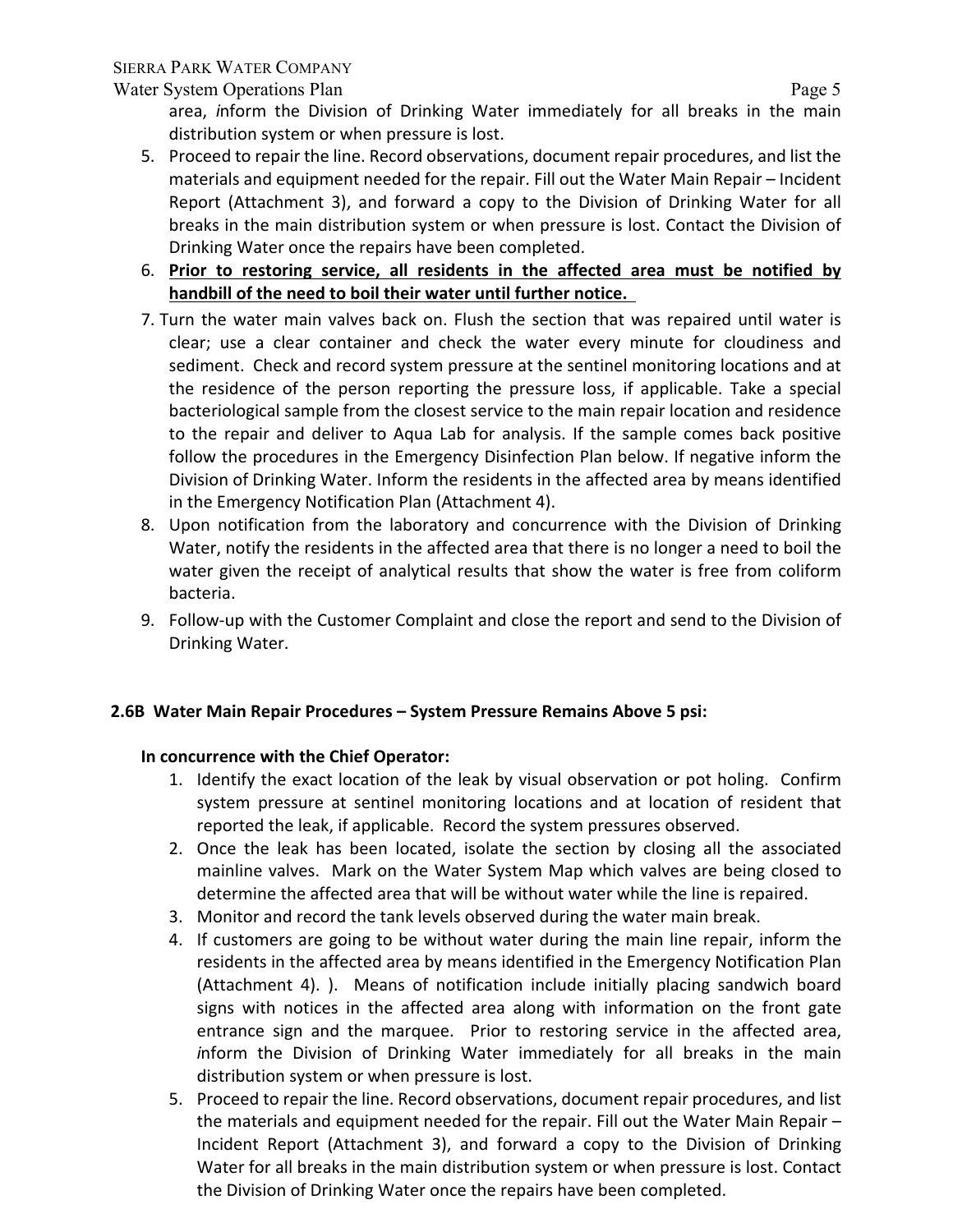#### Water System Operations Plan Page 6

- 6. Prior to restoring service, all residents in the affected area must be notified by handbill of the need to boil their water until further notice.
- 7. Turn the water main valves back on. Flush the section that was repaired until water is clear; use a clear container and check the water every minute for cloudiness and sediment. Check and record system pressure at the sentinel monitoring locations and at the residence of the person reporting the pressure loss, if applicable. Collect special bacteriological samples from the affected area and submit to the analytical laboratory for analysis for total coliform bacteria.
- 8. If applicable: upon notification from the laboratory and concurrence with the Division of Drinking Water, notify the residents in the affected area that there is no longer a need to boil the water given the receipt of analytical results that show the water is free from coliform bacteria.
- 9. Submit Main Line Repair Incident Report (Attachment 3) to the Division of Drinking Water.

# **3.0 MONITORING AND REPORTING**

#### **3.1 Bacteriological Monitoring**

Reference the approved Sample Siting Plan (see Attachment 2), required monthly; report to the Division of Drinking Water by the 10<sup>th</sup> of each month. Bacteriological sample results shall be kept on record for 5 years, and corrective action for sampling for 3 years.

Total coliforms, Fecal Coliforms and E. coli are indicator organisms. Fecal Coliform is a subset of Total Coliform; E. coli is a subset of Fecal Coliform. Detection of Total Coliform is a warning sign that the water system is vulnerable to fecal contamination. Detection of Fecal Coliforms or E. coli is a danger alarm that the water system is contaminated with fecal waste and that pathogens may be present.

## **Total Coliform Positive Result**

The following actions shall be taken in the event of a Positive Total Coliform result in a routine sample:

- 1. Confirm that the laboratory tested the Total Coliform positive sample for the presence of Fecal Coliforms and E. coli bacteria. The lab typically does this automatically.
- 2. Notify Division of Drinking Water immediately after being notified of the positive sample.
- 3. Within 24 hours of being notified of the positive Total Coliform result, collect five (5) repeat samples for total coliform testing. Repeat samples shall be collected from the following locations:
	- Location of the positive sample
	- Location within 3 service connections upstream of the positive sample
	- Location within 3 service connections downstream of the positive sample
	- Well 5 and Well 6
- 4. If the repeat samples come back positive than the following Emergency Disinfection Plan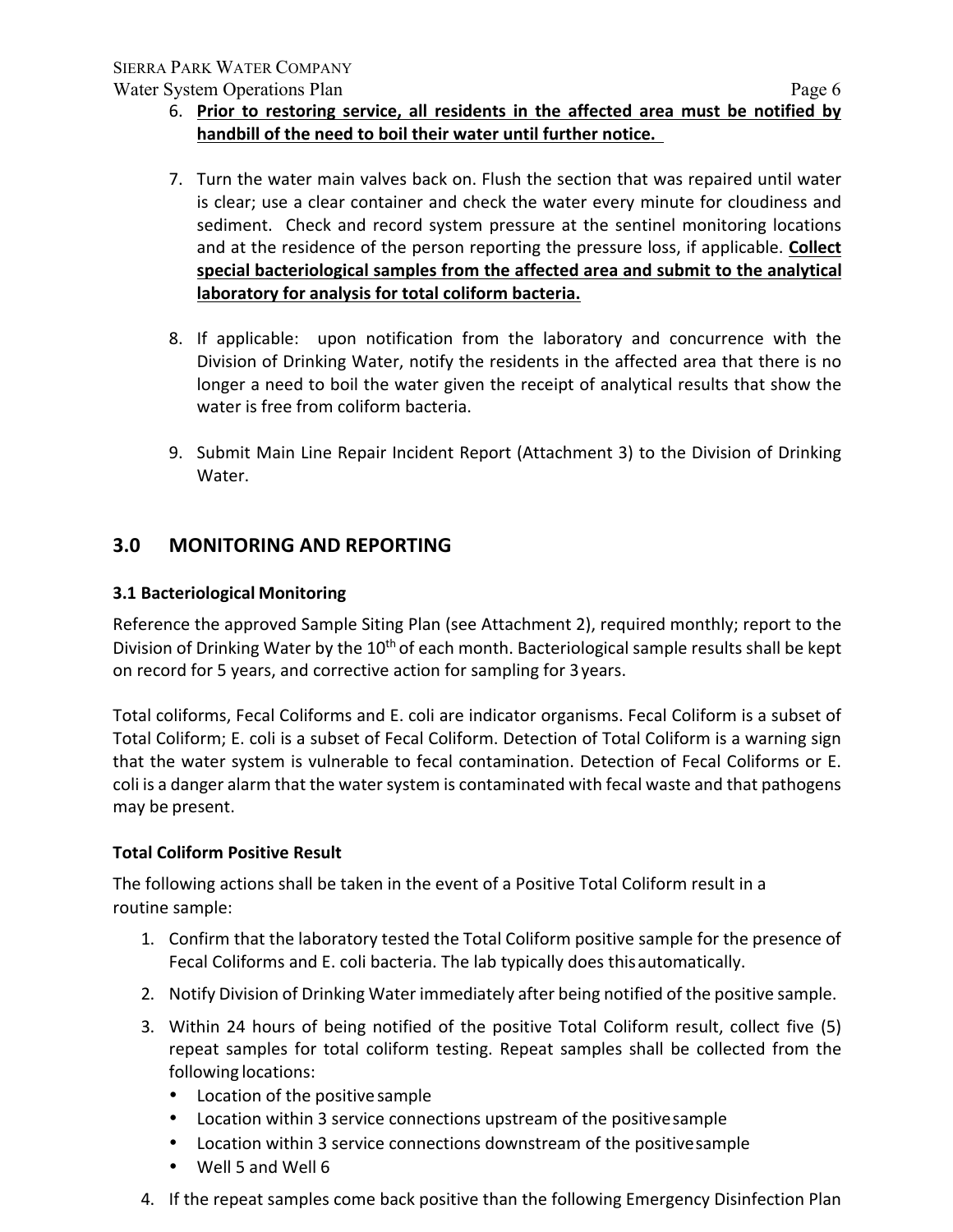#### SIERRA PARK WATER COMPANY

Water System Operations Plan Page 7

must be followed in order to disinfect the distribution system.

5. In the following month take a minimum of 5 bacteriological samples from the distribution system.

#### **Emergency Disinfection Plan**

Disinfection procedures and subsequent bacteriological monitoring will be performed per AWWA C651-05. In the event that a water sample tests positive for bacteriological organisms the following steps shall be performed by a qualified operator: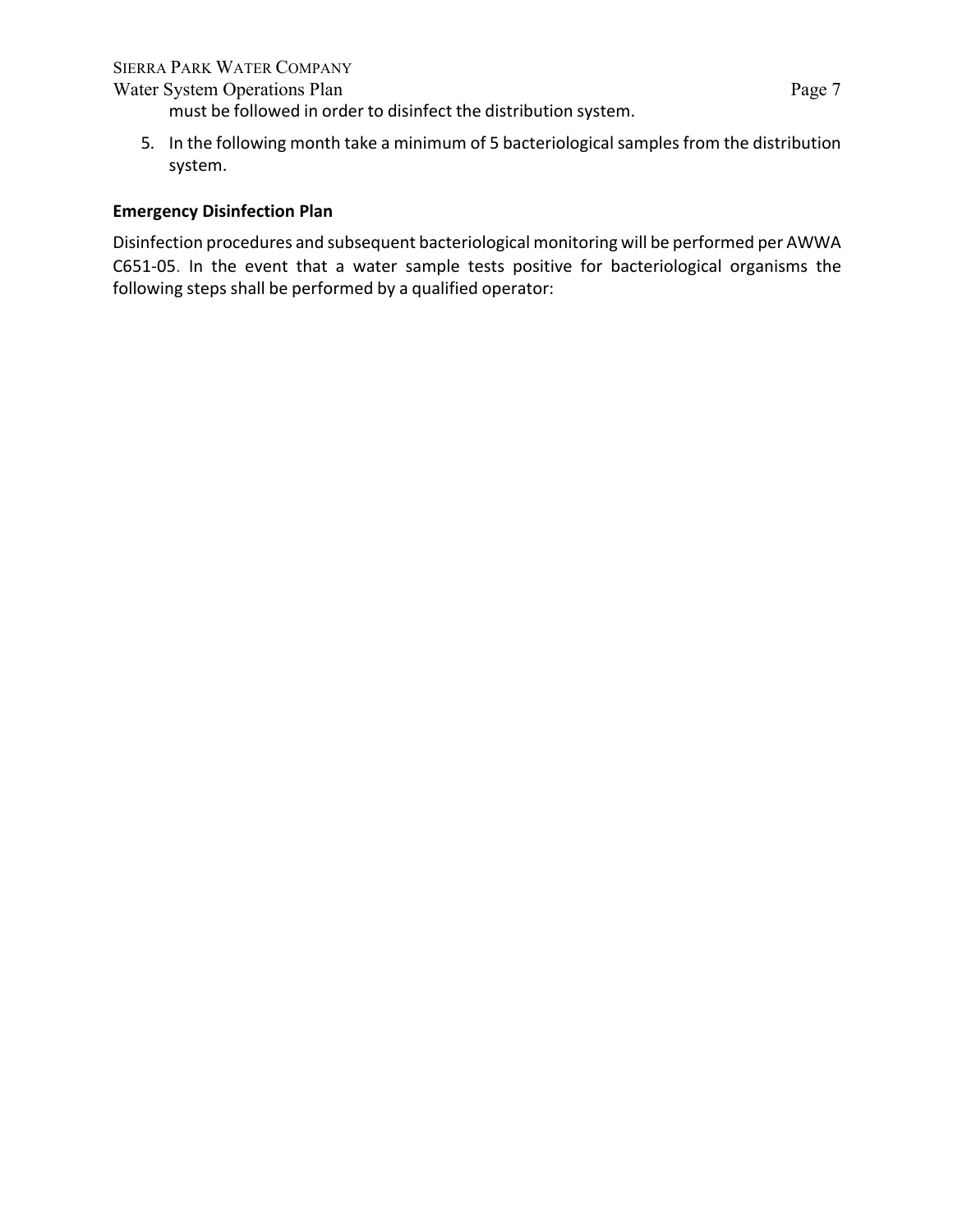- 1. Notify residents as well as Division of Drinking Water within 24 hours of being notified of the positive sample. Post "BOIL WATER" Notification (see Attachment 5 for Boil Water Notification).
- 2. Manually turn off the source wells.
- 3. Add the required amount of NSF 60 certified chlorine to the tanks to achieve a 5 ppm  $Cl<sub>2</sub>$ residual. Use the following formula to calculate the required amount of  $Cl<sub>2</sub>$  solution to add (assume 10% Cl2Solution):

Volume  $Cl_2$  = Tank Volume (gal) x 5 ppm = gal  $Cl_2$ 100,000 ppm  $\longrightarrow$  (10% Cl<sub>2</sub> Solution)

Tank Volume = 0.785 x Diameter<sup>2</sup> x Height x 7.48 = gal

- 4. Open a hydrant at the end of the line to flush chlorinated water from the tank into the distribution system. It may be necessary to open up a second hydrant to completely flush the system.
- 5. Continue to take samples at the end of the line to test for Cl2 residual. Once the chlorinated water has reached the end of the line close the hydrants.
- 6. Let the system sit for 24 hrs.
- 7. Turn the wells back on and flush the distribution system to evacuate the chlorinated water. Take samples within the distribution system to test for  $Cl<sub>2</sub>$  residual. There must be no chlorine residual when samples are taken.
- 8. Collect bacteriological samples in accordance with the section above, and deliver to the lab for testing of Total Coliform.
- 9. If samples come back negative for bacteriological organisms move on to step 10. If samples come back positive repeat steps  $1 - 8$ .
- 10. Notify residents that the Boil Water notice has been lifted.

#### *NOTE:* The above work will be performed by the qualified operator listed below in Section 3.

#### **3.2 Chemical Monitoring**

Chemical constituent sampling and reporting is a requirement of any water distribution system. Constituent sampling and frequency is defined by the Division of Drinking Water. Samples are taken to a certified laboratory for testing, and results are forwarded to the Division of Drinking Water for compliance.

- 1. Keep chemical results for ten years.
- 2. Keep variance and exemptions for five years.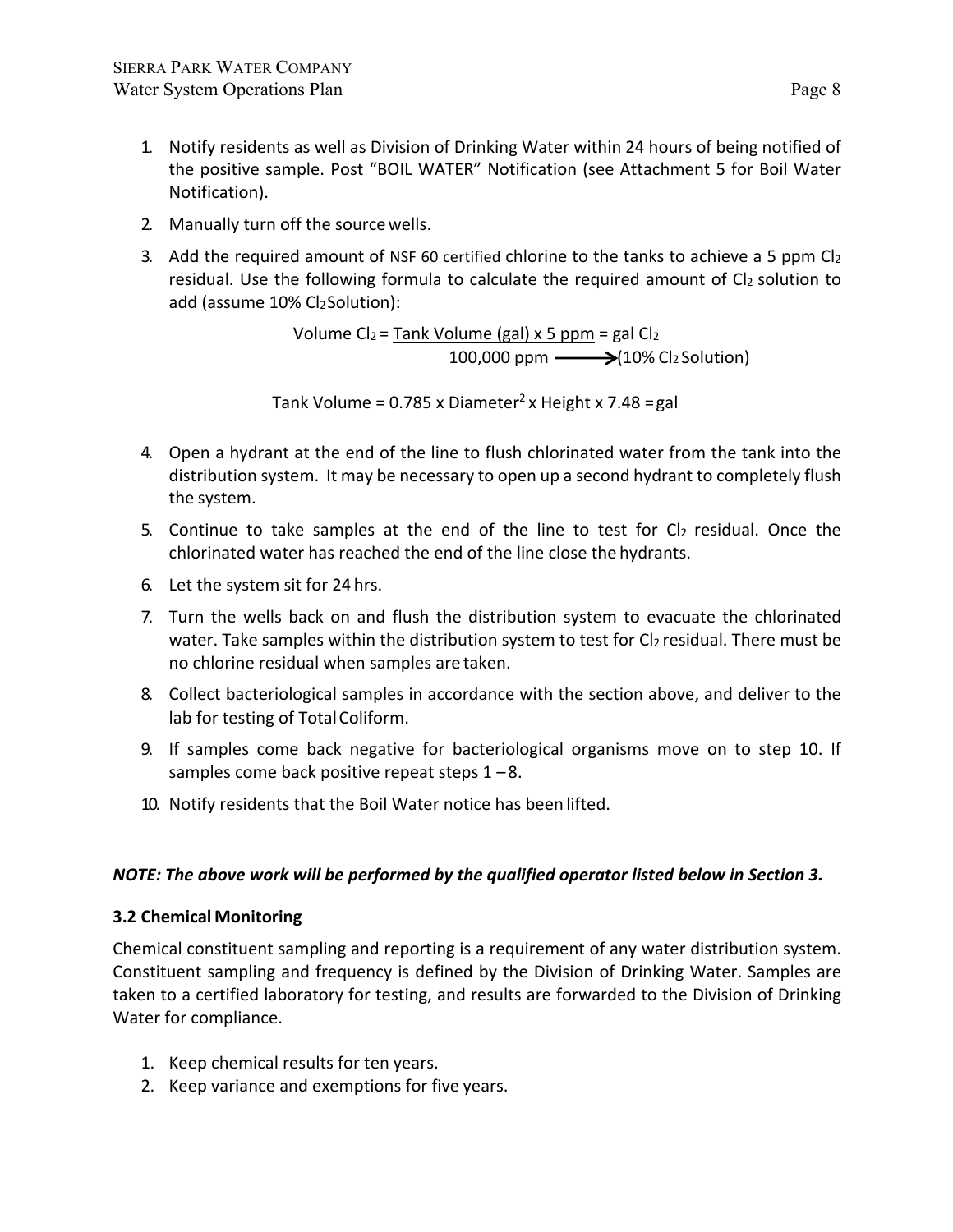### **4.0 RESPONSE TO THE PUBLIC**

#### **4.1 PUBLIC NOTIFICATION** of Violation required.

- 1. Notification shall be given as per "Emergency Public Notification Plan" method on record with the Division of Drinking Water (see Attachment 4), or in a manner directed by the Division of Drinking Water.
- 2. State problem and what has been done to correctit.
- 3. Send a copy of the notification to the Division of Drinking Water.

#### **4.2 CONSUMER COMPLAINT** Procedures**.**

- 1. Record in complaint log (name, address and nature of the problem).
- 2. Investigate the complaint.
- 3. Verify or dismiss the complaint.
- 4. Record the steps taken to address or correct theproblem.
- 5. Notify complainant of action taken.
- 6. Keep complaint records with corrective action for five years.